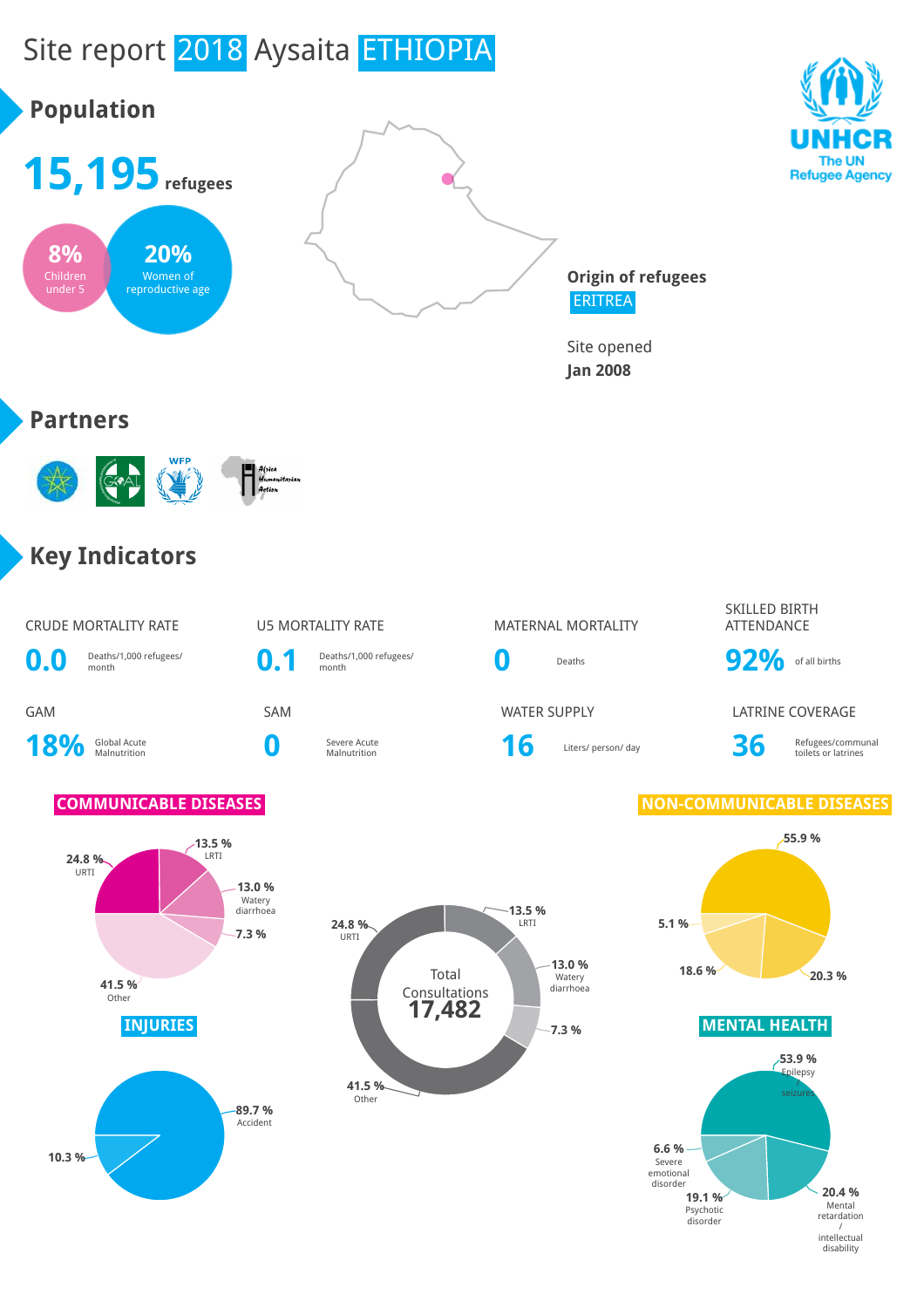### **Public Health**

| <b>HEALTH STAFFING</b>                                      | <b>INDICATOR</b> | <b>STANDARD</b> |           | <b>MORBIDITY</b>                                 | <b>INDICATOR</b> | <b>STANDARD</b> |   |                       |
|-------------------------------------------------------------|------------------|-----------------|-----------|--------------------------------------------------|------------------|-----------------|---|-----------------------|
| Number of medical doctors                                   |                  | 1: 50,000       | ◉         | Incidence of malaria among children under<br>5   | 3                |                 |   |                       |
| Number of qualified nurses                                  | 10               | $1:$ < 10,000   | ◕         | Incidence of watery diarrhoea among              | 98               |                 |   |                       |
| Number of community health workers                          | 19               | 1: 1,000        | ◙         | children under 5                                 |                  |                 |   |                       |
| <b>ACCESS AND UTILIZATION</b>                               | <b>INDICATOR</b> | <b>STANDARD</b> |           | Incidence of pneumonia among children<br>under 5 | 65               |                 |   |                       |
| Consultations per trained clinician per day                 | 23               | < 50            | Ø         | Incidence of pneumonia among over 5              | 13               |                 |   |                       |
| Health utilisation rate (new visits / refugee /<br>year)    | 1.1              | $1 - 4$         |           | Tuberculosis success rate                        | 100%             | < 90%           |   |                       |
| Proportion of host population consultations                 | 0%               |                 |           | Were any MDR/X-TB cases diagnosed among<br>PoCs? | <b>No</b>        | <b>No</b>       | ఴ |                       |
| <b>MORTALITY</b>                                            | <b>INDICATOR</b> | <b>STANDARD</b> |           | VACCINATION                                      | <b>INDICATOR</b> | <b>STANDARD</b> |   |                       |
| <b>Crude Mortality Rate</b><br>(CMR) (/1000/month)          | 0.0              | < 0.75          | $\bullet$ | Full vaccination coverage                        | 63%              | < 95%           |   | Ø                     |
| <b>Under-five Mortality Rate</b><br>(U5MR) (/1000/month)    | 0.1              | $< 1.5$         | Ø         | Measles vaccination coverage                     | 88%              | < 95%           |   | $\boldsymbol{\Omega}$ |
| <b>Infant Mortality Rate</b><br>(IMR) (/1000 livebirths)    | 0.0              | < 30            | $\bullet$ | Source of vaccination data                       | <b>HIS</b>       |                 |   |                       |
| <b>Neonatal Mortality Rate</b><br>(NNMR) (/1000 livebirths) | $\mathbf 0$      | < 20            | $\bullet$ | <b>IN-PATIENT DEPARTMENT (IPD)</b>               | <b>INDICATOR</b> | <b>STANDARD</b> |   |                       |
| <b>OUTBREAK ALERT AND RESPONSE</b>                          | <b>INDICATOR</b> | <b>STANDARD</b> |           | Average length of stay (days)                    | 3.1              |                 |   |                       |
| Proportion of outbreaks investigated within 48<br>hours     |                  | 100%            |           | Case fatality rate                               | 0.0              |                 |   |                       |
| Number of outbreaks reported                                | $\mathbf{0}$     |                 |           | Hospitalisation rate                             | 25.4             | $50 - 150$      |   | €                     |

## **Reproductive Health**

| <b>ANTENATAL CARE</b>                                                                     | <b>INDICATOR</b> | <b>STANDARD</b> |                       | <b>FAMILY PLANNING</b>                                                      | <b>INDICATOR</b> | <b>STANDARD</b> |   |
|-------------------------------------------------------------------------------------------|------------------|-----------------|-----------------------|-----------------------------------------------------------------------------|------------------|-----------------|---|
| Antenatal care coverage                                                                   | <b>NR</b>        |                 |                       | Contraceptive prevalence rate                                               | 1%               | $\geq 30\%$     | ⊠ |
| Coverage of antenatal tetanus vaccination                                                 | 80%              | >95%            | А                     | Source of contraceptive prevalence data                                     | <b>HIS</b>       |                 |   |
| <b>DELIVERY CARE</b>                                                                      | <b>INDICATOR</b> | <b>STANDARD</b> |                       | SEXUAL AND GENDER-BASED VIOLENCE (SGBV)                                     | <b>INDICATOR</b> | <b>STANDARD</b> |   |
| Proportion of births attended by skilled<br>personnel                                     | 92%              | $\geq 90\%$     | $\boldsymbol{\sigma}$ | Total number of reported rapes                                              | $\mathbf{0}$     |                 |   |
| Proportion of births conducted by caesarean<br>section                                    | 1%               | $5 - 15%$       | ظ                     | Proportion of eligible rape survivors provided<br>with PEP within 72 hours  |                  | 100%            |   |
| Proportion of newborn infants with low birth<br>weight (<2500 gs) (weighed within 72 hrs) | 2%               | < 15%           |                       | Proportion of eligible rape survivors provided<br>with ECP within 120 hours |                  | 100%            |   |
| Proportion of teenage pregnancies                                                         | 1%               |                 |                       | SEXUALLY TRANSMITTED INFECTIONS (STIS)                                      | <b>INDICATOR</b> | <b>STANDARD</b> |   |
| Still birth rate (/ 1000 total births / month)                                            |                  |                 |                       | Number of genital ulcer diseases                                            | $\Omega$         |                 |   |
| Number of maternal deaths                                                                 | $\mathbf{0}$     |                 |                       | Number of Pelvic Inflammatory diseases                                      | $\Omega$         |                 |   |
| Proportion of maternal deaths investigated<br>within 48 hours                             |                  | 100%            |                       |                                                                             |                  |                 |   |